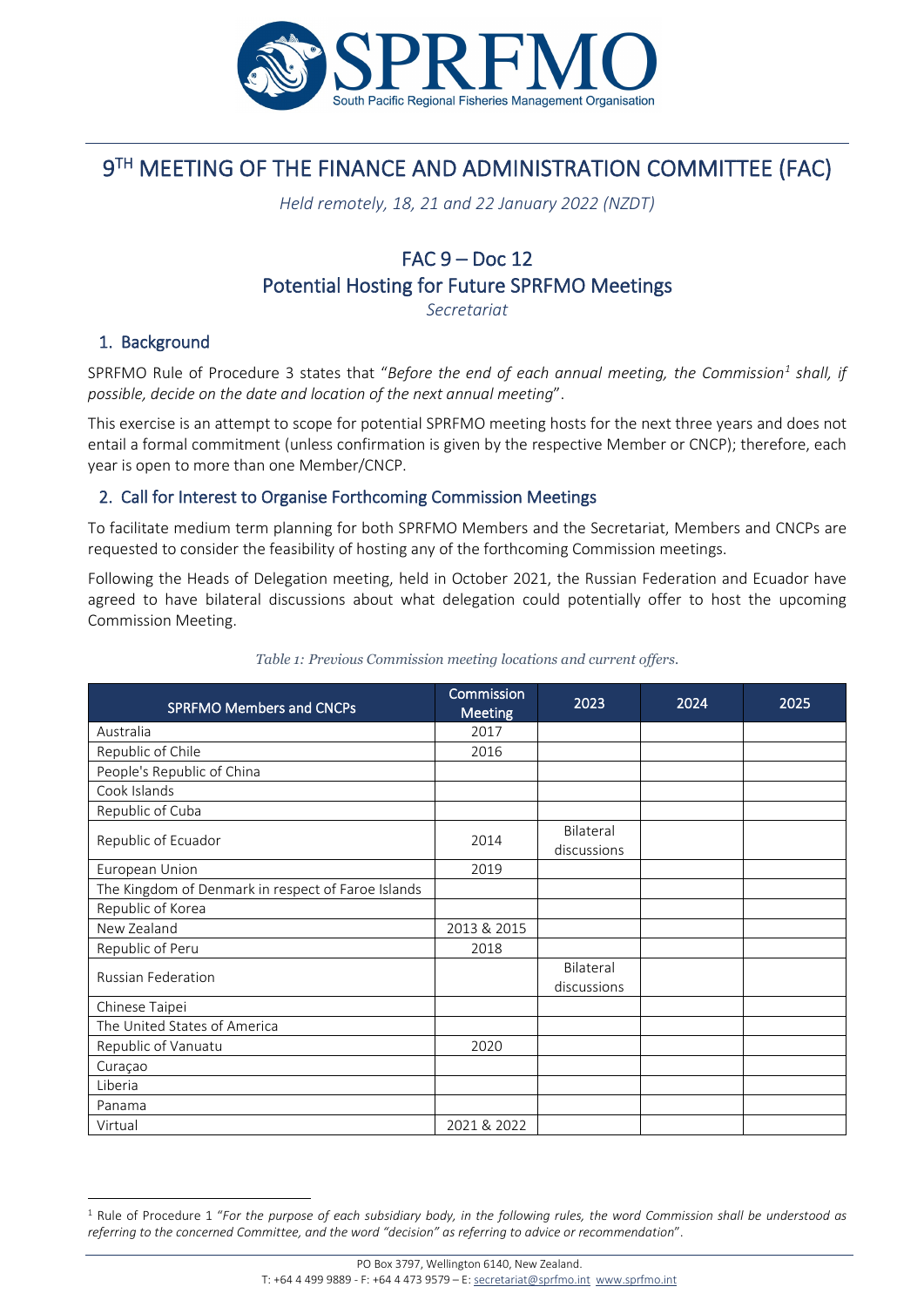## 3. Call for Interest to Organise Forthcoming Scientific Committee (SC) Meetings

To facilitate medium term planning for both SPRFMO Members and the Secretariat, Members and CNCPs are requested to consider the feasibility of hosting forthcoming meetings of the SC.

Panama had offered to host the 9<sup>th</sup> SC meeting (SC9) in 2021 (and previously in 2020), but due to the COVID-19 pandemic and the associated travel restrictions, both meetings were held virtually. As per request of the SC, the Secretariat has contacted Panama to ask whether they would be willing to re-confirm their offer to host an SC meeting in the future and is currently awaiting a reply.

During SC9 the Republic of Korea confirmed its offer to host the SC10 in 2022. Korea is yet to confirm exact dates for the SC10.

| <b>SPRFMO Members and CNCP</b>                        | <b>SC Meeting</b> | 2022               | 2023 | 2024 |
|-------------------------------------------------------|-------------------|--------------------|------|------|
| Australia                                             |                   |                    |      |      |
| Republic of Chile                                     | 2018              |                    |      |      |
| People's Republic of China                            | 2017              |                    |      |      |
| Cook Islands                                          |                   |                    |      |      |
| Republic of Cuba                                      | 2019              |                    |      |      |
| Republic of Ecuador                                   |                   |                    |      |      |
| European Union                                        | 2016              |                    |      |      |
| The Kingdom of Denmark in respect of Faroe<br>Islands |                   |                    |      |      |
| Republic of Korea                                     |                   | Offer<br>confirmed |      |      |
| New Zealand                                           | 2020<br>(Virtual) |                    |      |      |
| Republic of Peru                                      |                   |                    |      |      |
| <b>Russian Federation</b>                             |                   |                    |      |      |
| Chinese Taipei                                        |                   |                    |      |      |
| The United States of America                          | 2013 & 2014       |                    |      |      |
| Republic of Vanuatu                                   | 2015              |                    |      |      |
| Curaçao                                               |                   |                    |      |      |
| Liberia                                               |                   |                    |      |      |
| Panama                                                |                   |                    |      |      |
| Virtual                                               | 2020 & 2021       |                    |      |      |

#### *Table 2: Previous Scientific Committee meeting locations and current offers.*